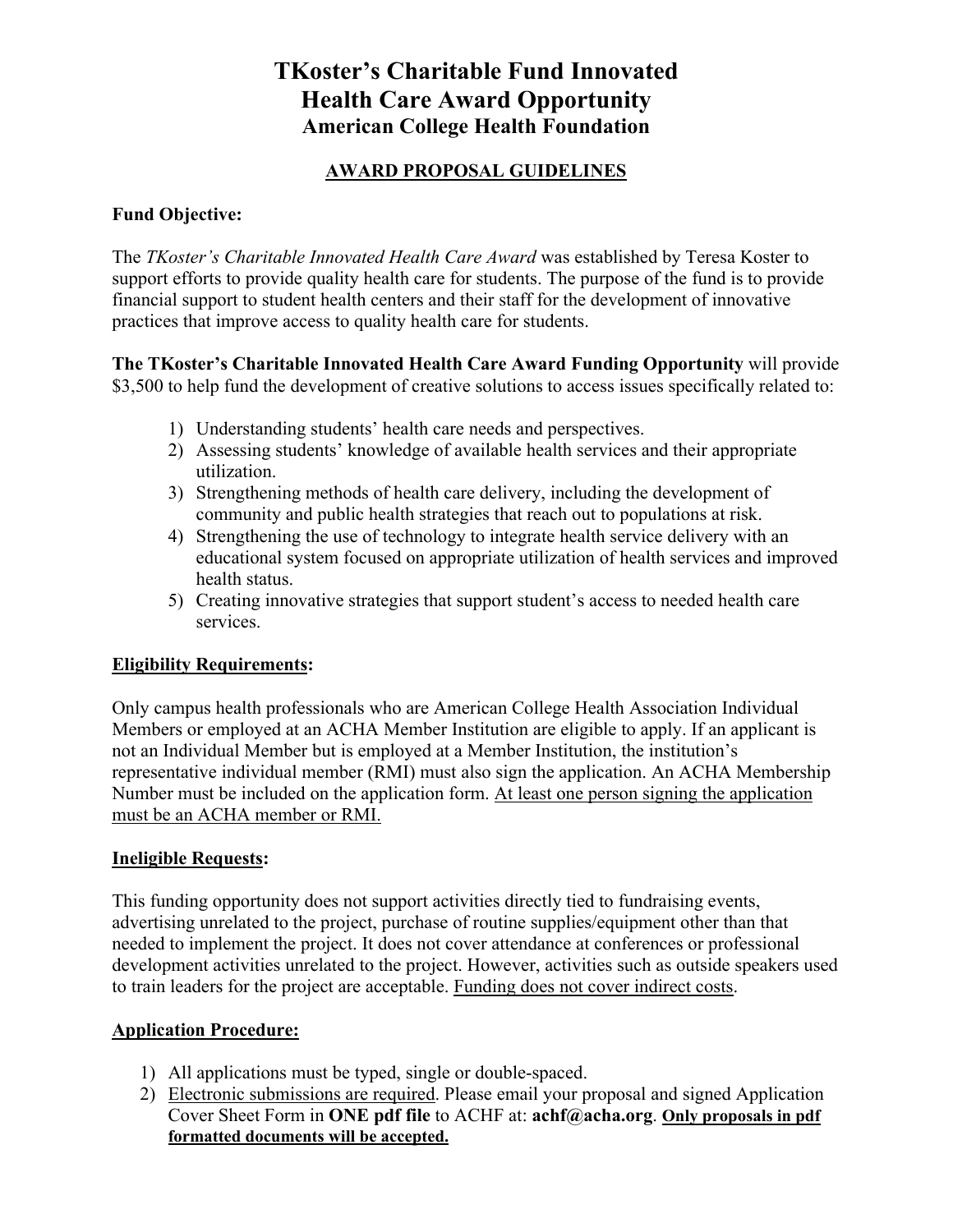- 3) The Application Form Cover Sheet must be signed by two different individuals: first, the proposed Project Director and second, the Project Director's supervisor or authorizing agent.
- 4) Applicants may apply to only one ACHF funding opportunity per project per year. An applicant may apply to more than one opportunity **if the projects are completely unrelated**.
- 5) If an applicant is unable to submit electronically, applications will be accepted by mail if received on or before the deadline date. No exceptions. (Please notify the ACHF Office in advance if you plan to mail your application.) An original plus five (5) copies (total of six) of the proposal must be mailed ONLY if not submitting electronically.

## **Application Review/Award Process:**

Each application will be reviewed for completeness and for its relevance to the funding objective. Weight will be given to proposals that develop or utilize partnerships and that can demonstrate internal financial and in-kind support. It is important that project outcomes and impact be both identifiable and measurable. Consideration will be given to proposals where institutional commitment to sustain the project is evidenced. Decisions will be made by the American College Health Foundation Board of Directors.

## **Application Timeline:**

The deadline for applications for the 2022 school year is **February 1, 2022**. **All applications must be received or postmarked by the deadline date**. Recipient(s) will be announced at the 2022 Annual Meeting scheduled for May 31–June 4 in San Diego, CA.

**Amount of Financial Assistance**: Individual allocations have no minimum amount and range to a maximum of \$3,500.

**Length of Financial Assistance**: Project funding is available for use over a 12-month period. Allocations are distributed in two payments, 50% at the beginning of project work (mailed to the school in early July of 2022 and the remaining 50%, six months later (January 2023), after a mid-year report has been submitted to the ACHF office.

**Post Project Requirements**: Recipients shall submit a project results report to the American College Health Foundation within 60 days of the completion of the funding cycle. In addition to the final report, an abstract describing the results of the project will be submitted to the American College Health Foundation and Award benefactor, Teresa Koster. Copies of the abstract may be made available to ACHA members during the ACHA annual meetings or in ACHA/ACHF publications to demonstrate the effectiveness of the fund's objective. Recipients will also be required to make a presentation at a future American College Health Association conference (state, regional, national) and/or write an article for publication in a college heath related periodical discussing project outcomes. This requirement can also be filled by being interviewed or writing an article for the ACHF quarterly newsletter, *The Impact*. Please also take and include a photo of your project, project group, students interacting with the project, or a headshot of the Project Director at the school which ACHF may print in "*The Impact*."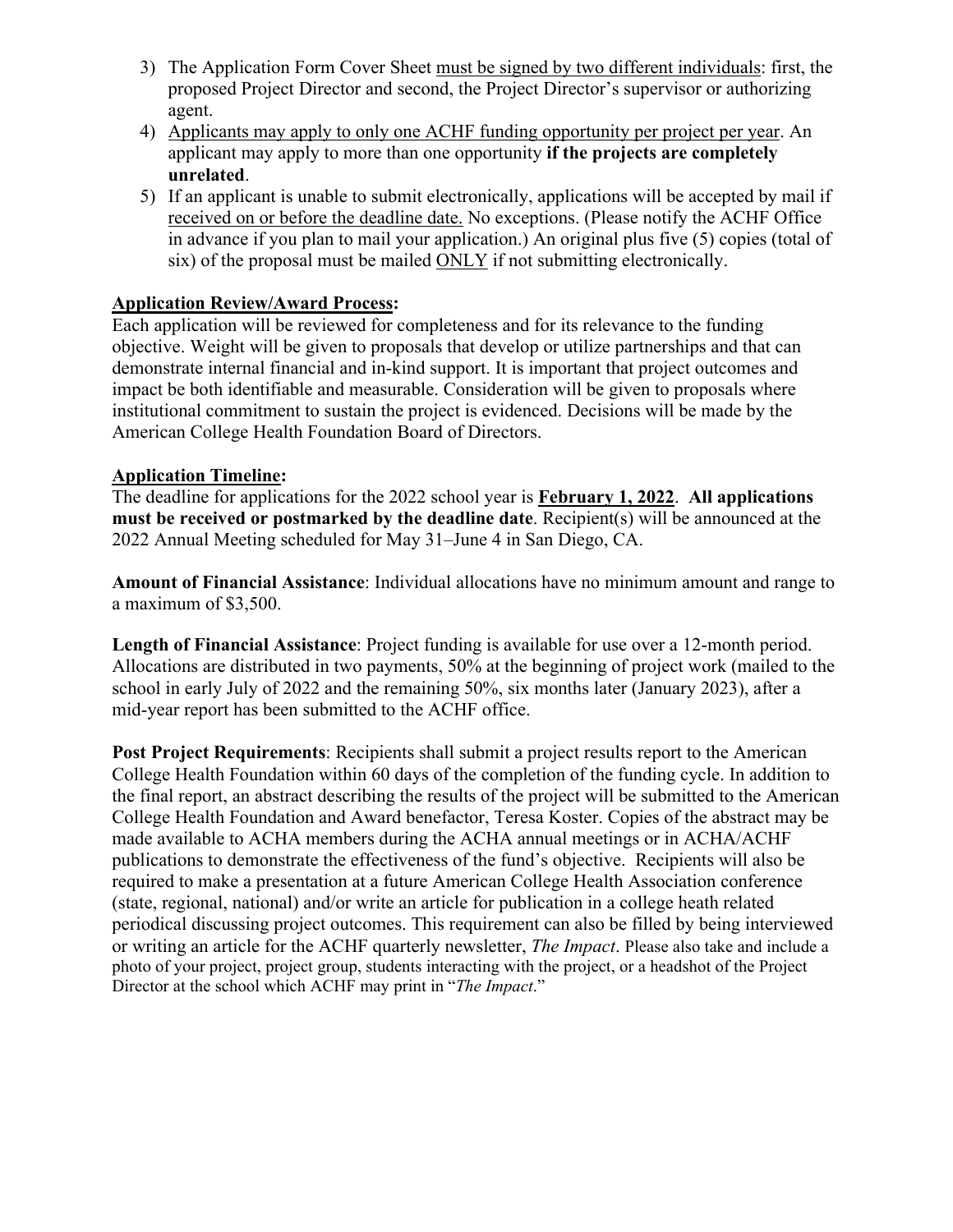## **2022 APPLICATION FORM COVER SHEET**

# **TKoster's Charitable Fund Innovated Health Care Award Opportunity**

| <b>Title of Project:</b>                                                                                                                                                                                                                                                                                                                                                                                                                                                                                                                                                   |
|----------------------------------------------------------------------------------------------------------------------------------------------------------------------------------------------------------------------------------------------------------------------------------------------------------------------------------------------------------------------------------------------------------------------------------------------------------------------------------------------------------------------------------------------------------------------------|
|                                                                                                                                                                                                                                                                                                                                                                                                                                                                                                                                                                            |
| <b>Total Funds Requested:</b>                                                                                                                                                                                                                                                                                                                                                                                                                                                                                                                                              |
|                                                                                                                                                                                                                                                                                                                                                                                                                                                                                                                                                                            |
| <b>Project Director:</b>                                                                                                                                                                                                                                                                                                                                                                                                                                                                                                                                                   |
| Name: Name and the same of the same of the same of the same of the same of the same of the same of the same of the same of the same of the same of the same of the same of the same of the same of the same of the same of the                                                                                                                                                                                                                                                                                                                                             |
|                                                                                                                                                                                                                                                                                                                                                                                                                                                                                                                                                                            |
| Position title:                                                                                                                                                                                                                                                                                                                                                                                                                                                                                                                                                            |
|                                                                                                                                                                                                                                                                                                                                                                                                                                                                                                                                                                            |
| Address:                                                                                                                                                                                                                                                                                                                                                                                                                                                                                                                                                                   |
|                                                                                                                                                                                                                                                                                                                                                                                                                                                                                                                                                                            |
| Telephone:                                                                                                                                                                                                                                                                                                                                                                                                                                                                                                                                                                 |
| (optional)                                                                                                                                                                                                                                                                                                                                                                                                                                                                                                                                                                 |
|                                                                                                                                                                                                                                                                                                                                                                                                                                                                                                                                                                            |
| <b>Student Health Center Authorizing Agent:</b>                                                                                                                                                                                                                                                                                                                                                                                                                                                                                                                            |
|                                                                                                                                                                                                                                                                                                                                                                                                                                                                                                                                                                            |
| Title:                                                                                                                                                                                                                                                                                                                                                                                                                                                                                                                                                                     |
|                                                                                                                                                                                                                                                                                                                                                                                                                                                                                                                                                                            |
|                                                                                                                                                                                                                                                                                                                                                                                                                                                                                                                                                                            |
| Telephone:                                                                                                                                                                                                                                                                                                                                                                                                                                                                                                                                                                 |
| (optional)                                                                                                                                                                                                                                                                                                                                                                                                                                                                                                                                                                 |
|                                                                                                                                                                                                                                                                                                                                                                                                                                                                                                                                                                            |
|                                                                                                                                                                                                                                                                                                                                                                                                                                                                                                                                                                            |
| <b>Post Project Requirements</b><br>Recipients shall submit a project results report to ACHF and Award benefactor, Teresa Koster and may be<br>requested to make a presentation at a future ACHA conference (state, regional, national) and/or write an article<br>for publication in a college heath related periodical discussing the outcome of the project. In addition, Teresa<br>Koster may share successful innovative practices with university health centers to advance the fund's objective<br>of expanding access to quality health care for college students. |
| <b>Project Director</b><br>I agree to accept responsibility for the implementation of the proposed project and to provide the post project<br>requirements as outlined if the project proposal is awarded as a result of this application.                                                                                                                                                                                                                                                                                                                                 |
|                                                                                                                                                                                                                                                                                                                                                                                                                                                                                                                                                                            |
| Project Director's Supervisor or other Authorizing Agent:<br>I endorse the proposed project and accept responsibility to monitor project progress and completion of post<br>project requirements.                                                                                                                                                                                                                                                                                                                                                                          |
| SIGNATURE (in ink)<br>DATE:<br><u> 1989 - Johann Barbara, martin amerikan basar da</u>                                                                                                                                                                                                                                                                                                                                                                                                                                                                                     |